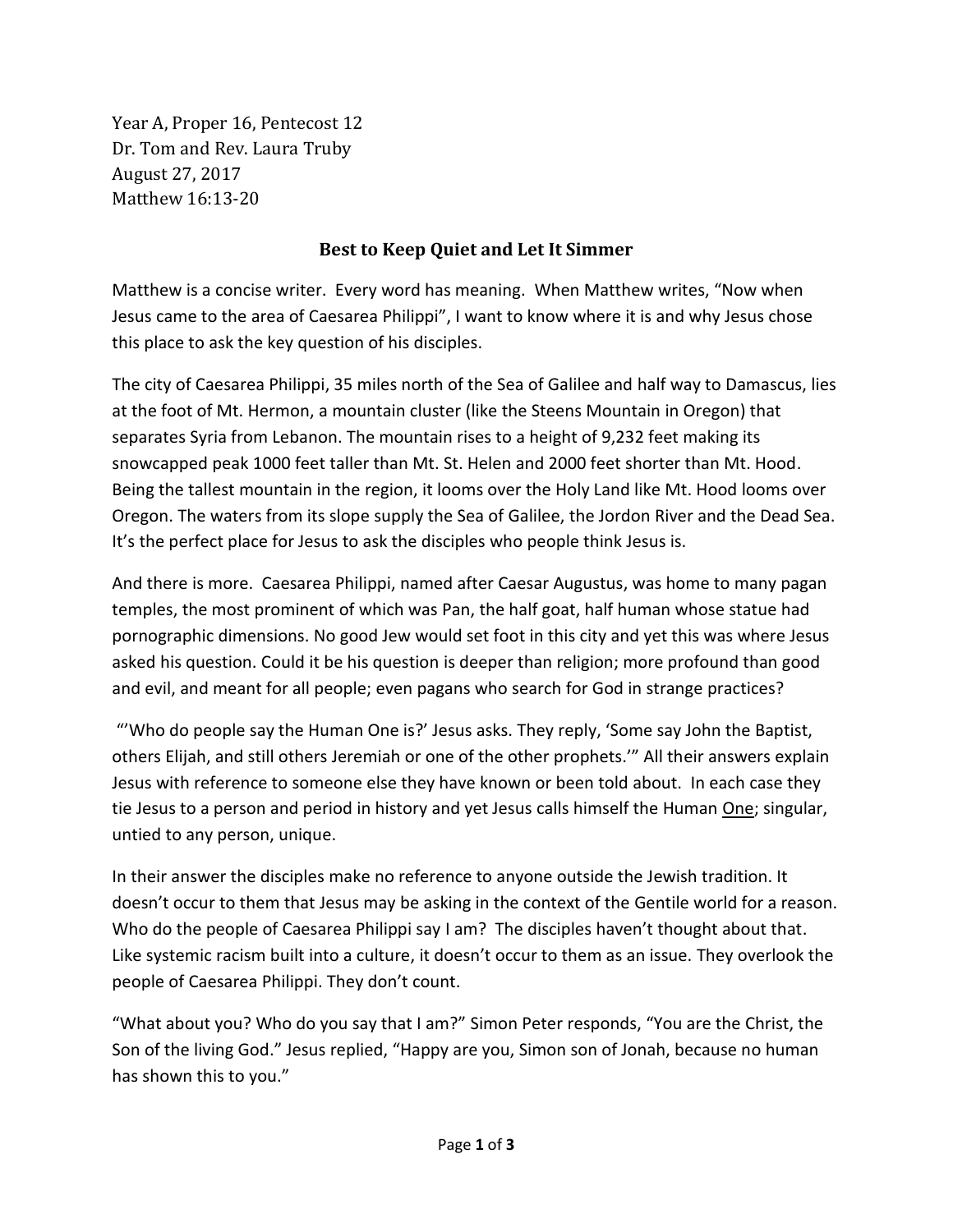Simon son of Jonah! Why does Jesus refer to Peter as "Simon son of Jonah"? Remember Jonah and the whale. Jonah was God's reluctant prophet who tried to escape his mission to Nineveh by going in the opposite direction. But it didn't work; Jonah got swallowed by a whale, brought back and spit so that he would continue with God's mission. After that experience Jonah decided to go to Nineveh but his hate toward Nineveh was so deep he hopes he will fail so that he can see Nineveh destroyed before his eyes. When Nineveh repented Jonah pouted. In spite of himself he becomes a prophet of God's universal grace. Doesn't that capture Peter's story? He is given a gospel for all people but he fights it thinking it's only for his own people. Simon son of Jonah, how true! Like us all, Peter is the *son of reluctant forgiveness*. We humans don't start with forgiveness; we start with rivalry and revenge, but *God starts with forgiveness.* He even loves the people of Nineveh and Caesarea Philippi.

"No human has shown this to you. Rather my Father who is in heaven has shown you." Simon has had a flash of insight that Jesus said came from God. It didn't come from fellow humans, caught as we all are in mimesis. It had to come from God. Peter on his own isn't capable of seeing this, nor is any human. Peter's insight comes from another place, a place outside rivalry and violence, a place Jesus calls heaven.

When Peter refers to "the living God" he puts the living God in contrast to a dead god and confesses more than he realizes. Most anthropologists, including Girard, see the gods and religion as a product of human imagination; humans writ large but modeled in our own image. In Girard's thinking, it works like this: Human culture, precarious because of rivalry, needs a way to keep peace so as to not destroy itself. We discovered, quite by accident, that when we unite to exclude or eliminate someone who does not have the power to resist us, the result is a sudden, pervasive and powerful calm. The calm as we stare at the body we have destroyed is so powerful we decide we have killed a god, for how else can we account for the calm. We then divinize the one we killed. But we deceive ourselves. The entity we idolize is actually a cadaver beneath the rocks we threw. This god is not living but quite dead.

But Peter, in his insight from God, sees Jesus as *the Christ, the Son of the living God*. The living God, who is in relation to us, sees our human problem and sends Jesus to deliver us. Jesus does this by allowing himself to become the target of our violence, experiencing it to its fullness, and then returns to forgive us and assure us that we still reside in God's love. The Son of the living God does this *to show us the way away from the gods of death to which we have indentured ourselves.*

With Peter's confession, Jesus gives him a new name. *He needs a new name because he has a new identity; he is operating under new management.* He is a different person now, run by a new administration; *an administration characterized by forgiveness, mercy and compassion.* "I tell you that you are Peter." he says. "And I will build my church on this rock." Peter means